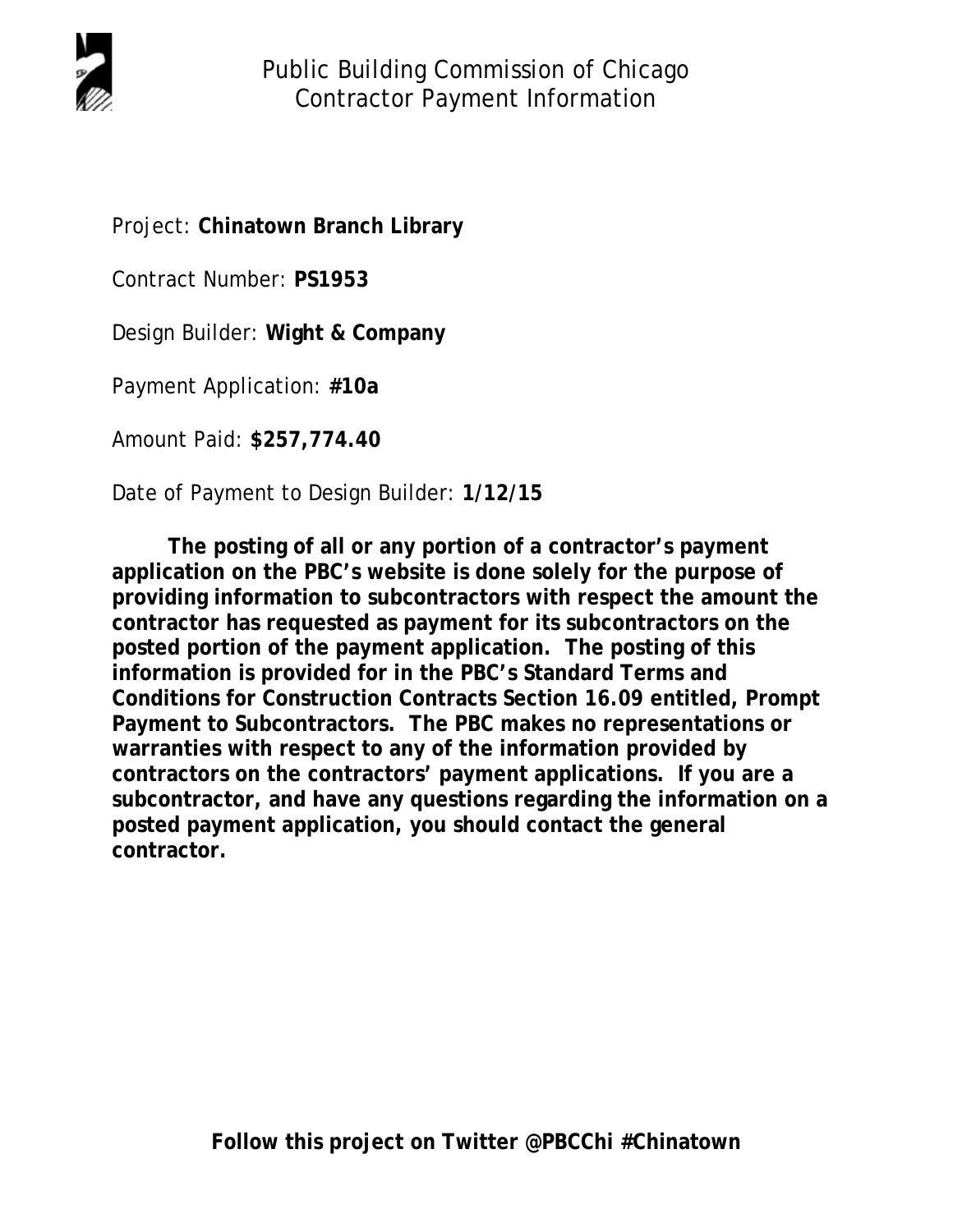## **PUBLIC BUILDING COMMISSION OF CHICAGO EXHIBIT S CERTIFICATE OF ARCHITECT - ENGINEER**

| DATE:                | 11/4/2014                       |    |            |
|----------------------|---------------------------------|----|------------|
| <b>PROJECT:</b>      | <b>Chinatown Branch Library</b> |    |            |
| Pay Application No.: | 10a                             |    |            |
| For the Period:      | 10/1/2014                       | to | 10/31/2014 |
| Contract No.:        | PS1953                          |    |            |

## To: PUBLIC BUILDING COMMISSION OF CHICAGO

all terms used herein shall have the same meaning as in said Resolution). I hereby certify to the Commission and to its Trustee, that:

> 1. Obligations in the amounts stated herein have been incurred by the Commission and that each item thereof is a proper charge against the Construction Account and has not been paid; and

2. No amount hereby approved for payment upon any contract will, when added to all amounts previously paid upon such contract, exceed 90% of current estimates approved by the Architect - Engineer until the aggregate amount of payments withheld equals 5% of the Contract Price (said retained funds being

| THE CONTRACTOR:                                                                                                               | <b>Wight Construction, Inc.</b> |                    |                |
|-------------------------------------------------------------------------------------------------------------------------------|---------------------------------|--------------------|----------------|
| <b>FOR:</b>                                                                                                                   | <b>Design Build Services</b>    |                    |                |
| Its now entitled to the sum of:                                                                                               | s                               | 257,774.40         |                |
| <b>ORIGINAL CONTRACTOR PRICE</b>                                                                                              | \$9,120,000.00                  |                    |                |
| <b>ADDITIONS</b>                                                                                                              | \$0.00                          |                    |                |
| <b>DEDUCTIONS</b>                                                                                                             | \$0.00                          |                    |                |
| <b>NET ADDITION OR DEDUCTION</b>                                                                                              | \$0.00                          |                    |                |
| <b>ADJUSTED CONTRACT PRICE</b>                                                                                                | \$9,120,000.00                  |                    |                |
|                                                                                                                               |                                 |                    |                |
| <b>TOTAL AMOUNT EARNED</b>                                                                                                    |                                 |                    | \$2,864,751.16 |
| <b>TOTAL RETENTION</b>                                                                                                        |                                 |                    | \$276,975.12   |
| a) Reserve Withheld @ 10% of Total Amount Earned,<br>but Not to Exceed 5% of Contract Price<br>b) Liens and Other Withholding |                                 | \$276,975.12<br>\$ |                |
| c) Liquidated Damages Withheld                                                                                                |                                 | \$0.00             |                |
| <b>TOTAL PAID TO DATE (Include this Payment)</b>                                                                              |                                 |                    | \$2,587,776.04 |
| <b>LESS: AMOUNT PREVIOUSLY PAID</b>                                                                                           |                                 |                    | \$2,330,001.64 |
| <b>AMOUNT DUE THIS PAYMENT</b>                                                                                                |                                 |                    | \$257,774.40   |
| <b>Architect Engineer:</b>                                                                                                    |                                 |                    |                |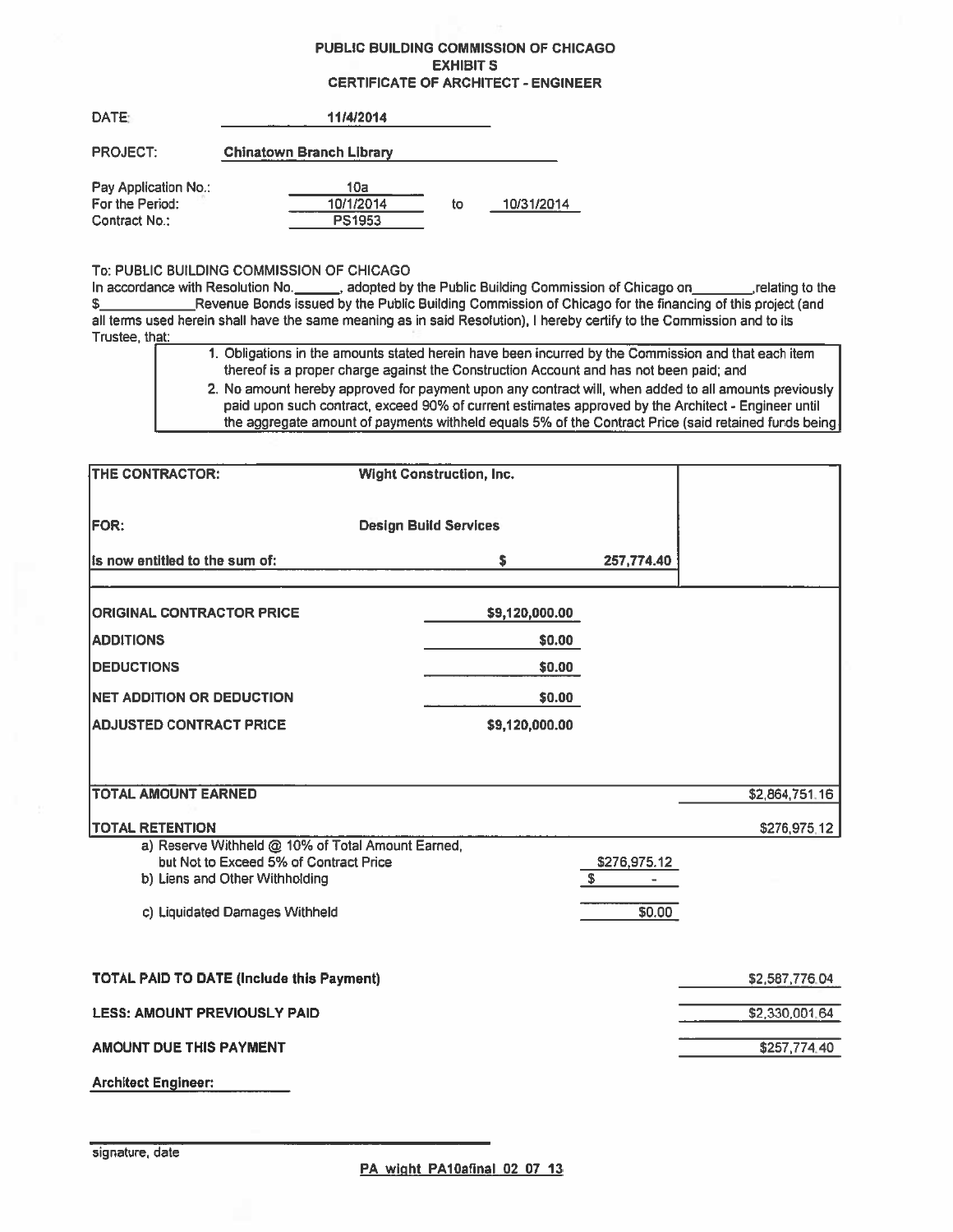CONTRACTOR'S SWORN STATEMENT AND AFFIDAVIT FOR PARTIAL PAYMENT **CONTRACTOR'S SWORN STATEMENT AND AFFiDAViT FOR PARTiAL PAYMENT**

Darien, iL 60561

APPLICATION FOR PAYMENT #

Darien, iL 60561 10a-Rev

CONTRACTOR: Wight Construction, inc.<br>2500 North Frontage Road

PROJECT NAME Chinatown Branch Library Chinatown Branch Library Date: Wight Construction, inc. Date: 11/4/2014<br>PROJECT NAME Chinatown Branch Date: PBC PROJECT # 81500 North Frontage Road Product #: 81500 PBC PRODUct #: 81500 PBC PROJECT #: 81500 North Frontage Road PROJECT NAME Chinatown Branch Library<br>PBC PROJECT # 8150

Chicago, IL APPLICATION FOR PAYMENT # 10a-Rev POa-Rev POATON FOR PAYMENT # 104-Rev PERIOD FROM 10/1/2014 TO 10/31/2014 TO 10/31/2014 JOB LOCATION: 2100 South Wentworth JOB LOCATION: 2100 South Wentworth Chicago, IL

OWNER:

Public Building Commission OWNER: Public Building Commission

 ss State of  $\frac{\text{Ilinois}}{\text{DuPage}}$ **County of** DuPage **State of** Illinois State of

The affiant, Raymond F. Prokop, first being duly sworn on oath, deposes and says that he is Vice President for the CONTRACTOR NAME, Wight Construction, inc The affiant, Raymond F. Prokop, first being duly sworn on oath, deposes and says that he is Vice President for the CONTRACTOR NAME, Wight Construction, inc corporation, and duly authorized to make this Afifdavit on behalf of said corporation and for him/herself individually, that he/she is well acquainted with the facts set corporation, and duly authorized to make this Affidavit on behalf of said corporation and for him/herself individually, that he/she is well acquainted with the facts set forth herein and that said corporation is the Contractor with the PUBLIC BUILDING COMMISSION OF CHICAGO, Owner, under Contract No. PS1953 dated forth herein and that said corporation is the Contractor with the PUBLIC BUILDiNG COMMISSION OF CHICAGO, Owner, under Contract No. PS1953 dated  $.2014$ day of \_\_\_\_\_\_\_January\_\_\_\_\_\_\_\_\_\_\_, 2014 January\_ क<br>श the

Chinatown Branch Library Chinatown Branch Library 2100 South Wentworth<br>Chicago, IL 2100 South Wentworth Chicago, IL

|<br>|<br>|

\_\_\_

That the following statements are made for the purpose of processing a partial payme \$ 257,774.40 under the terms of said contract.<br>That, for the purpose of said Contract, the following persons have been contacted with, an That the following statements are made for the purpose of processing a partial payme  $$~257,774.40$  under the terms of said contract. That, for the purpose of said Contract, the following persons have been contacted with, and have furnished or prepared materials,

equipment, supplies, and services for, and have done labor on said improvement; equipment, supplies, and services for, and have done labor on said improvement;

That the work for which payment has been requested has been completed, free and clear of any and all claims, liens, charges and expenses of any kind That, the respecitve amouns set forth opposite their names is the full amount of money due and to become due to each of them respectively; That, the respecitve amouns set forth opposite their names is the full amount of money due and to become due to each of them respectively;

That the work for which payment has been requested has been completed, free and clear of any and all claims, liens, charges and expenses of any kind<br>whatsoever and in full compliance with Contract Documents and the require That this statement is full, true and complete statement of all such persons and of the full amo9unt now due and the amount heretofore paid to each of them whatsoever and in full compliance with Contract Documents and the requirements of said owner under them;

for such labor, materials, equipment, supplies and services, furnished or prepared by each of them to or on account of said work as stated: for such labor, materials, equipment, supplies and services, furnished or prepared by each of them to or on account of said work as stated:

| $\frac{1}{2}$  |                  |                                        | Remaining to Bi               | \$144,980.00           | \$284,151.15                                 | \$2,890.00 | \$37,949.29                          | \$6,710.00 | \$142,590.00 | \$261,561.87                              | \$9,500.00                            | \$179,754.80                                | \$124,540.00 | \$6,420.00        | \$275,000.00 | \$78,650.00          | \$361,550.00                           | \$33,380.00           | \$908,691.00                                                                                    | \$110,000.00 | \$10,030.00 | \$0.00               | \$34,060.00       | \$62,851.00   | \$6,500.00 | \$12,920.00 | \$4,900.00           | \$18,600.00                   | \$49,000.00            | \$500.00           | \$3,167,679.11                                          |
|----------------|------------------|----------------------------------------|-------------------------------|------------------------|----------------------------------------------|------------|--------------------------------------|------------|--------------|-------------------------------------------|---------------------------------------|---------------------------------------------|--------------|-------------------|--------------|----------------------|----------------------------------------|-----------------------|-------------------------------------------------------------------------------------------------|--------------|-------------|----------------------|-------------------|---------------|------------|-------------|----------------------|-------------------------------|------------------------|--------------------|---------------------------------------------------------|
| Ξ              |                  | Net Amoun                              | Due                           | \$0.00                 | \$0.00                                       | \$0.00     | \$0.00                               | \$0.00     | \$0.00       | \$11,790.00                               | \$0.00                                | \$0.00                                      | \$0.00       | \$0.00            | \$0.00       | \$0.00               | \$0.00                                 | \$0.00                | \$175,419.00                                                                                    | \$0.00       | \$0.00      | \$0.00               | \$0.00            | \$0.00        | \$0.00     | \$0.00      | \$0.00               | \$0.00                        | \$0.00                 | \$0.00             | \$187,209.00                                            |
| $\overline{c}$ |                  | Previous                               | Billings                      | \$0.00                 | \$306,282.85                                 | \$0.00     | \$199,375.71                         | \$0.00     | \$0.00       | \$199,366.80                              | \$180,500.00                          | \$701,845.20                                | \$0.00       | \$0.00            | \$0.00       | \$1,350.00           | \$0.00                                 | \$0.00                | \$273,690.00                                                                                    | \$0.00       | \$0.00      | \$0.00               | \$0.00            | \$0.00        | \$0.00     | \$0.00      | \$0.00               | \$0.00                        | \$0.00                 | \$0.00             |                                                         |
| თ              |                  |                                        | Retainage                     | 60.00                  | \$34,031.43                                  | \$0.00     | \$22,152.86                          | \$0.00     | \$0.00       | \$23,461.87                               | \$9,500.00                            | \$77,982.80                                 | \$0.00       | \$0.00            | \$0.00       | \$150.00             | \$0.00                                 | \$0.00                | \$49,901.00                                                                                     | \$0.00       | \$0.00      | \$0.00               | \$0.00            | \$0.00        | \$0.00     | \$0.00      | \$0.00               | \$0.00                        | \$0.00                 | \$0.00             |                                                         |
| 8              |                  |                                        | Total                         | \$0.00                 | \$340,314.28                                 | \$0.00     | \$221,528.57                         | \$0.00     | \$0.00       | \$234,618.67                              | \$190,000.00                          | \$779,828.00                                | \$0.00       | \$0.00            | \$0.00       | \$1,500.00           | \$0.00                                 | \$0.00                | \$499,010.00                                                                                    | \$0.00       | \$0.00      | \$0.00               | \$0.00            | \$0.00        | \$0.00     | \$0.00      | \$0.00               | \$0.00                        | \$0.00                 | \$0.00             | \$208.010.00 \$2,266,799.52 \$217,179.96 \$1,862,410.56 |
|                | --WORK COMPLETED |                                        | Current                       | \$0.00                 | \$0.00                                       | \$0.00     | \$0.00                               | \$0.00     | \$0.00       | \$13,100.00                               | \$0.00                                | \$0.00                                      | \$0.00       | \$0.00            | \$0.00       | \$0.00               | \$0.00                                 | \$0.00                | \$194,910.00                                                                                    | \$0.00       | \$0.00      | \$0.00               | \$0.00            | \$0.00        | \$0.00     | \$0.00      | \$0.00               | \$0.00                        | \$0.00                 | \$0.00             |                                                         |
| 6              |                  |                                        | Previous                      | \$0.00                 | \$340,314.28                                 | \$0.00     | \$221,528.57                         | \$0.00     | \$0.00       | \$221,518.67                              | \$190,000.00                          | \$779,828.00                                | \$0.00       | \$0.00            | \$0.00       | ,500.00<br>5         | \$0.00                                 | \$0.00                | \$304,100.00                                                                                    | \$0.00       | \$0.00      | \$0.00               | \$0.00            | \$0.00        | \$0.00     | \$0.00      | \$0.00               | \$0.00                        | \$0.00                 | \$0.00             | 90.82% \$2,058.789.52                                   |
| S              |                  |                                        | % Complete                    | 0.00%                  | 57.64%                                       | 0.00%      | 93.34%                               | 0.00%      | 0.00%        | 49.63%                                    | 100.00%                               | 88.46%                                      | 0.00%        | 0.00%             | 0.00%        | 1.88%                | 0.00%                                  | 0.00%                 | 36.75%                                                                                          | 0.00%        | 0.00%       | #DIV/0!              | 0.00%             | 0.00%         | 0.00%      | 0.00%       | 0.00%                | 0.00%                         | 0.00%                  | 0.00%              |                                                         |
|                |                  | Adiusted                               |                               | \$144,980.00           | \$590,434.00                                 | \$2,890.00 | \$237,325.00                         | \$6,710.00 | \$142,590.00 | \$472,718.67                              | \$190,000.00                          | \$881,600.00                                | \$124,540.00 | \$6,420.00        | \$275,000.00 | \$80,000.00          | \$361,550.00                           | \$33,380.00           | \$1,357,800.00                                                                                  | \$110,000.00 | \$10,030.00 | \$0.00               | \$34,060.00       | \$62,851.00   | \$6,500.00 | \$12,920.00 | \$4,900.00           | \$18,600.00                   | \$49,000.00            | \$500.00           | \$5,217,298.67                                          |
| c              |                  |                                        | Change Orders Contract Amount | \$0.00                 | \$0.00                                       | \$0.00     | \$0.00                               | \$0.00     | \$0.00       | \$13,018.67                               | \$0.00                                | \$0.00                                      | \$0.00       | \$0.00            | \$0.00       | \$68,500.00          | \$61,550.00                            | \$0.00                | \$0.00                                                                                          | \$0.00       | \$0.00      | \$118,260.00)        | \$0.00            | (\$30,000.00) | \$0.00     | \$0.00      | \$0.00               | \$0.00                        | \$0.00                 | \$0.00             | $-$5,191.33$                                            |
| $\sim$         | Original         | Contract                               | Amount                        | \$144,980.00           | \$590,434.00                                 | \$2,890.00 | \$237,325.00                         | \$6,710.00 | \$142,590.00 | \$459,700.00                              | \$190,000.00                          | \$881,600.00                                | \$124,540.00 | \$6,420.00        | \$275,000.00 | \$11,500.00          | \$300,000.00                           | \$33,380.00           | \$1,357,800.00                                                                                  | \$110,000.00 | \$10,030.00 | \$118,260.00         | \$34,060.00       | \$92,851.00   | \$6,500.00 | \$12,920.00 | \$4,900.00           | \$18,600.00                   | \$49,000.00            | \$500.00           | \$5,222,490.00                                          |
|                |                  |                                        |                               | Remediation Consultant | Vlass Grading                                | Asphalt    | Site Utilities                       | Fencing    | Landscaping  | Site/Building Concrete                    | Geopier Construction                  | Structural Steel                            | Viisc. Steel | General Carpentry | Casework     | Spray Insulation     | Roofing                                | Doors/Frames/Hardware | Curtainwall Entrances                                                                           | Drywall      | Ceramic     | Strip Gypsum Ceiling | <b>VCT/Carpet</b> | Painting      | Flag Poles | Signage     | <b>Vetal Lockers</b> | Toilet Partitions/Accessories | Book Security and Gate | Fire Extinguishers |                                                         |
|                |                  | Subcontractor Name (Trade Description) | Subcontractor Address         |                        | <b>IGN158 Tyrell Road</b><br>Elgin, IL 60124 |            | Chicago, IL 60616<br>3129 S. Shields |            |              | 5905 W. Lawrence Ave<br>Chicago, IL 60630 | 220 Waterloo Road<br>Hudson, IA 50643 | Bloomingdale, IL 60108<br>134 W Lake Street |              |                   |              |                      | Hammond, IN 46324<br>1333 169th Street |                       |                                                                                                 |              |             |                      |                   |               |            |             |                      |                               |                        |                    |                                                         |
|                |                  |                                        |                               | GB.                    | I.S. Riemer, Inc.                            | ГØ         | CPMH Construction                    | 6          | <b>BD</b>    | Hugh Henry Construction                   | Foundation Service Corp               | T.A. Bowman Constructors                    | ГBD          | 品                 | ГBD          | Wilkin Insulation Co | Korellis Roofing, Inc.                 | <b>BD</b>             | Reflection Window Co., LLC משפט, וL ה-Reflection Window Co., LLC מומפוס, וL ה-Reflection Window | <b>TBD</b>   | e,          | 음                    | <b>BD</b>         | ГBD           | <b>BD</b>  | <b>PBD</b>  | 6                    | <b>BD</b>                     | <b>FBD</b>             | e                  | Subtotal Page 1 Subcontractor Costs                     |
|                |                  |                                        | CSI Designation               | 022200                 | 022201                                       | 025100     | 026100                               | 028300     | 029100       | 033100                                    | 033400                                | 051100                                      | 059200       | 062100            | 064100       | 072150               | 075100                                 | 081100                | 081200                                                                                          | 092100       | 093100      | 095100               | 096600            | 099200        | 103500     | 104300      | 105100               | 108200                        | 114050                 | 126500             |                                                         |

11/4/2014

Date:

10/31/2014

 $\overline{C}$ 

10/1/2014

PERIOD FROM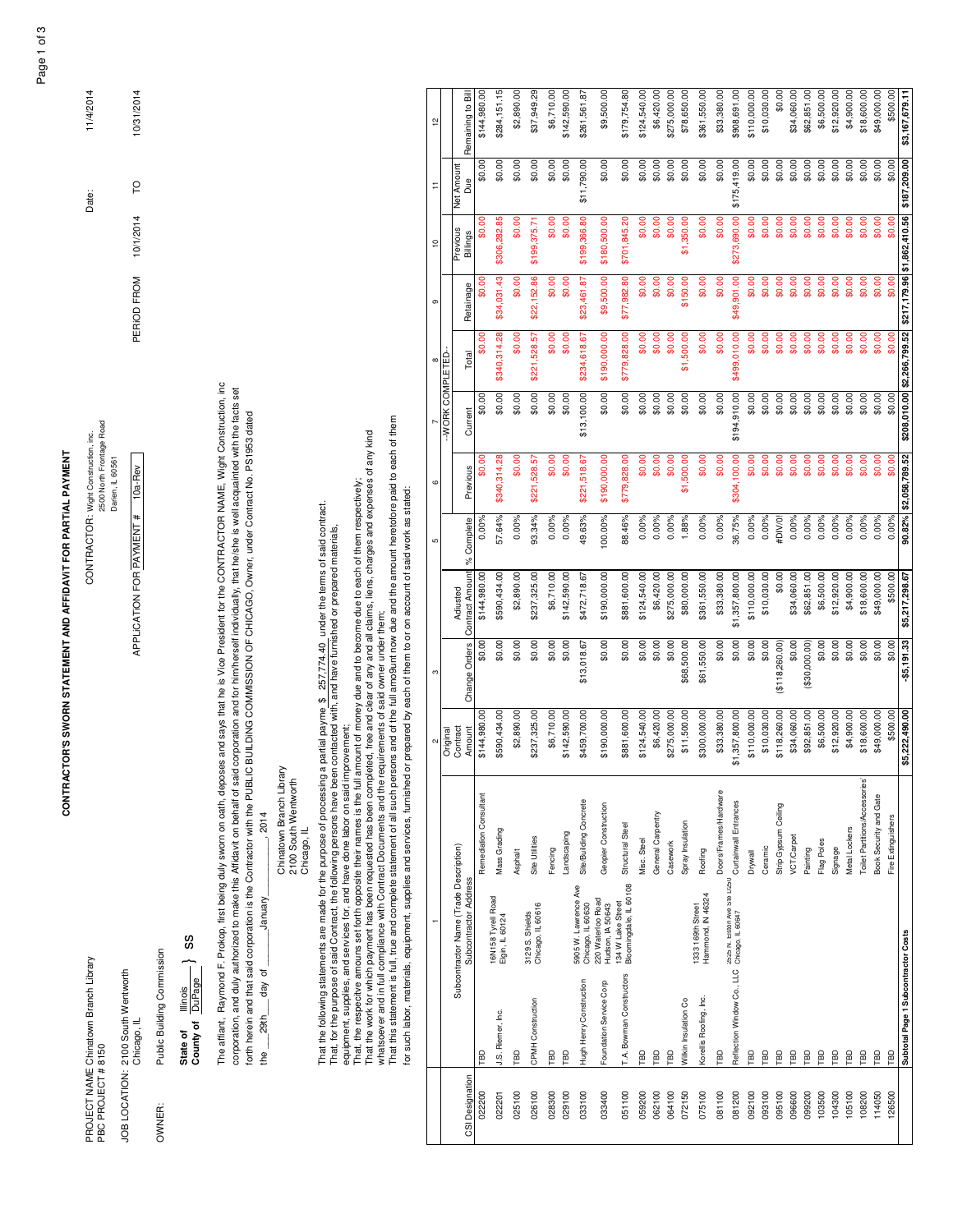|                 |                                     |                                                                   |                                                   | 2              | ო              |                                            | Ю       | G                     |                 | $\infty$                    | တ                           | $\tilde{=}$                  | Ξ            | 51                |
|-----------------|-------------------------------------|-------------------------------------------------------------------|---------------------------------------------------|----------------|----------------|--------------------------------------------|---------|-----------------------|-----------------|-----------------------------|-----------------------------|------------------------------|--------------|-------------------|
|                 |                                     |                                                                   |                                                   | Original       |                |                                            |         |                       | -WORK COMPLETED |                             |                             |                              |              |                   |
|                 |                                     | Subcontractor Name (Trade Description)                            |                                                   | Contract       |                | Adiusted                                   |         |                       |                 |                             | Retainage                   | Previous                     | Net Amount   | Remaining to Bill |
| CSi Designation |                                     | Subcontractor Address                                             |                                                   | Amount         |                | Change Orders Contract Amount   % Complete |         | Previous              | Current         | Total                       |                             | <b>Billings</b>              | <b>Bue</b>   |                   |
| 142100          | <b>G</b>                            |                                                                   | Elevator                                          | \$65,000.00    | \$0.00         | \$65,000.00                                | 0.00%   | \$0.00                | \$0.00          | \$0.00                      | $\frac{80.00}{5}$           | \$0.00                       | \$0.00       | \$65,000.00       |
| 152100          | Brongiel Plumbing                   |                                                                   | Plumbing                                          | \$153,080.00   | \$72,770.00    | \$225,850.00                               | 4.86%   | \$0.00                | \$10,983.00     | \$10,983.00                 | \$1,098.30                  | \$0.00                       | \$9,884.70   | \$215,965.30      |
| 157100          | TBD                                 |                                                                   | HVAC                                              | \$1,069,860.00 | \$0.00         | \$1,069,860.00                             | 0.00%   | \$0.00                | \$0.00          | \$0.00                      | \$0.00                      | \$0.00                       | \$0.00       | \$1,069,860.00    |
| 162100          | Suarez Electric                     | 4439 W. Montrose Ave<br>Chicago, IL 60641                         | Electrical/Security/Voice/Data                    | \$753,790.00   | \$83,774.03    | \$837,564.03                               | 3.63%   | \$0.00                | \$30,391.00     | \$30,391.00                 | \$3,039.10                  | \$0.00                       | \$27,351.90  | \$810,212.13      |
|                 | Subtotal Page 2 Subcontractor Costs |                                                                   |                                                   | \$2,041,730.00 | \$156,544.03   | \$2.198.274.03                             | 0.00%   | \$0.00                | \$41,374.00     | \$41.374.00                 | \$4,137.40                  | \$0.00                       | \$37,236.60  | \$2,161,037.43    |
| 004001          | Wight Construction                  |                                                                   | 2500 North Frontage Rd<br>Construction Management | \$261,800.00   | \$0.00         | \$261,800.00                               | 0.00%   | \$73,671.00           | \$7,827.00      | \$81,498.00                 | \$8,149.80                  | \$66,303.90                  | \$7,044.30   | \$188,451.80      |
| 010001          | Wight Construction                  | 2500 North Frontage Rd<br>Darien, IL 60561                        | General Conditions                                | \$976,740.00   | \$0.00         | \$976,740.00                               | 31.13%  | \$274,854.64          | \$29,205.00     | \$304,059.64                | \$30,405.96                 | \$247,369.18                 | \$26,284.50  | \$703,086.32      |
| 010201          | Wight Construction                  | 2500 North Frontage Rd<br>Insurance<br>Darien, IL 60561           |                                                   | \$88,238.00    | \$0.00         | \$88,238.00                                | 100.00% | \$88,238.00           | \$0.00          | \$88,238.00                 | \$8,823.80                  | \$79,414.20                  | \$0.00       | \$8,823.80        |
| 010221          | Wight Construction                  | 2500 North Frontage Rd<br>Darien, IL 60561                        | Bond                                              | \$82,782.00    | \$0.00         | \$82,782.00                                | 100.00% | \$82,782.00           | \$0.00          | \$82,782.00                 | \$8,278.20                  | \$74,503.80                  | \$0.00       | \$8,278.20        |
| 990600          | Wight Construction                  | 50 W Washington Street<br>Chicago, IL 60616                       | Contingency                                       | \$305,600.00   | $-5110,732.70$ | \$194,867.30                               | 0.00%   | \$0.00                | \$0.00          | \$0.00                      | \$0.00                      | \$0.00                       | \$0.00       | \$194,867.30      |
| 990601          | Public Building Commission          | 50 W Washington Street<br>Chicago, IL 60616                       | Owner Contingency                                 | \$100,000.00   | \$0.00         | \$100,000.00                               | 0.00%   | \$0.00                | \$0.00          | \$0.00                      | \$0.00                      | \$0.00                       | \$0.00       | \$100,000.00      |
| 990999          | Wight Construction                  | 2500 North Frontage Rd<br>Darien, IL 60561                        | Unlet                                             | \$40,620.00    | \$40,620.00    | \$0.00                                     | 0.00%   | \$0.00                | \$0.00          | \$0.00                      | \$0.00                      | \$0.00                       | \$0.00       | \$0.00            |
|                 |                                     | Subtotal Page 3 General Conditions, Contingency, Allowances, OH&P |                                                   | \$1,855,780.00 | \$151,352.70   | \$1,704,427.30                             | 32.65%  | \$519,545.64          | \$37,032.00     | \$556,577.64                | \$55,657.76                 | \$467.591.08                 | \$33,328.80  | \$1,203,507.42    |
|                 |                                     |                                                                   |                                                   |                |                |                                            |         |                       |                 |                             |                             |                              |              |                   |
|                 | Subtotal Page 1 Subcontractor Costs |                                                                   |                                                   | \$5,222,490.00 | \$5.191.33     | \$5.217.298.67                             | 43.45%  | \$2,058,789.52        | \$208.010.00    | \$2,266,799.52              |                             | \$217, 179.96 \$1,862,410.56 | \$187,209.00 | \$3.167.679.11    |
|                 | Subtotal Page 2 Subcontractor Costs |                                                                   |                                                   | \$2.041.730.00 | \$156.544.03   | \$2.198.274.03                             | 1.88%   | \$0.00                | \$41,374.00     | \$41,374.00                 | \$4,137.40                  | \$0.00                       | \$37,236.60  | \$2,161,037.43    |
|                 |                                     | Subtotal Page 2 General Conditions, Contingency, Allowances, OH&P |                                                   | \$1,855,780.00 | \$151,352.70   | \$1,704.427.30                             | 32.65%  | \$519.545.64          | \$37,032.00     | \$556.577.64                | \$55,657.76                 | \$467.591.08                 | \$33,328.80  | \$1,203,507.42    |
|                 | TOTAL                               |                                                                   |                                                   | \$9,120,000.00 | \$0.00         | \$9,120,000.00                             |         | 31.41% \$2,578,335.16 |                 | \$286.416.00 \$2,864.751.16 | \$276,975.12 \$2,330,001.64 |                              | \$257,774.40 | \$6,532,223.96    |

| Page 1 Si                                                   | \$5,222,490.00 | $-$ \$5,19133 \$5,217,298.67    |       | 43.45% \$2,058,789.52                                                                         |                           | \$208,010.00 \$2,266,799.52 \$217,179.96 \$1,862,410.56 \$187,209.00 |            |                    | \$3,167,679.11                                                               |
|-------------------------------------------------------------|----------------|---------------------------------|-------|-----------------------------------------------------------------------------------------------|---------------------------|----------------------------------------------------------------------|------------|--------------------|------------------------------------------------------------------------------|
| mane 2 Super                                                | \$2,041,730.00 | \$156,544.03 \$2,198,274.03     | 1.88% | \$0.00                                                                                        | $$41,374.00$ $$41,374.00$ |                                                                      | \$4,137.40 | \$0.00 \$37,236.60 | \$2,161,037.43                                                               |
| uowance <sup>-</sup><br>Il Conditions. Co<br>Page 2 General | \$1,855,780.00 | $-$ \$151,352.70 \$1,704,427.30 |       | 32.65% \$519,545.64                                                                           |                           |                                                                      |            |                    | \$37,032.00 \$556,577.64 \$55,657.76 \$467,591.08 \$33,328.80 \$1,203,507.42 |
|                                                             | \$9,120,000.00 | \$0.00 \$9,120,000.00           |       | $31.41\%$ \$2,578,335.16 \$286,416.00 \$2,864,751.16 \$276,975.12 \$2,330,001.64 \$257,774.40 |                           |                                                                      |            |                    | \$6,532,223.96                                                               |
|                                                             |                |                                 |       |                                                                                               |                           |                                                                      |            |                    |                                                                              |